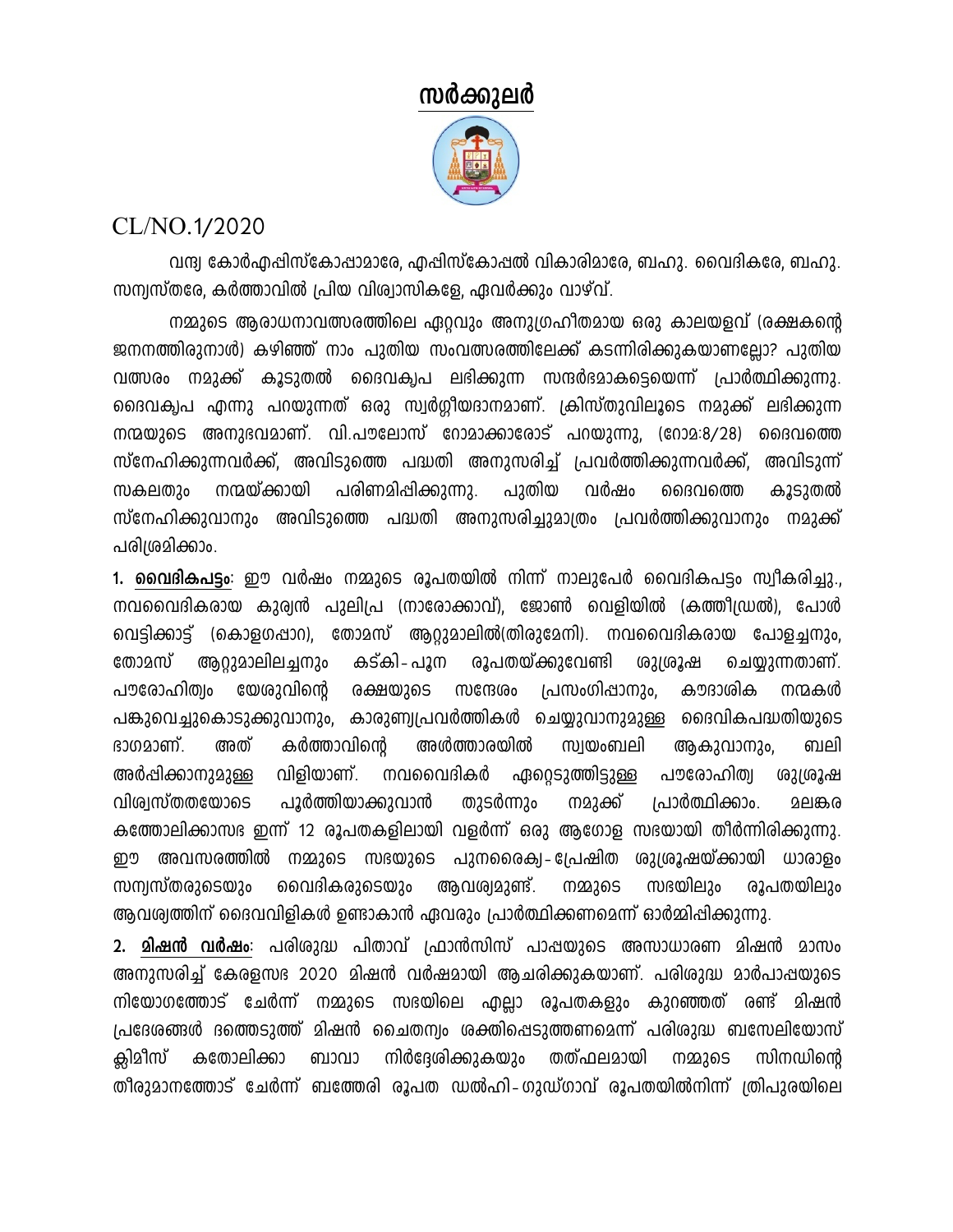ഒരു മിഷനും, കട്കി-പൂന രൂപതയിൽനിന്ന് ആന്ധ്രയിലെ ഒരു മിഷനും ഏറ്റെടുക്കുകയാണ്. നമ്മുടെ രണ്ട് പുരോഹിതർ ഈ മിഷനുകളുടെ പ്രവർത്തനങ്ങൾ കോർഡിനേറ്റ് ചെയ്യുന്നതാണ്. നമ്മുടെ എല്ലാ വൈദികരും സന്വസ്തരും വിവിധ അപ്പസ്തോലിക സംഘടനകളും றூ പ്രവർത്തനത്തിനായി പ്രാർത്ഥിക്കുകയും, കഴിവുള്ള എല്ലാ സഹായസഹകരണങ്ങളും றூ മിഷനുകളടെ പ്രവർത്തനത്തിനായി നൽകണമെന്നും താൽപര്വപ്പെടുന്നു.

3. പൂന–കട്കി രൂപത: പരിശുദ്ധ പ്രാൻസിസ് മാർപാപ്പ ഇക്കഴിഞ്ഞ നവംബർ മാസം കട്കി-പൂന എക്സാർക്കേറ്റ് ഒരു രൂപതയായി ഉയർത്തുകയും, പുതിയ രൂപതയുടെ ഉദ്ഘാടനം ജനുവരി കട്കിയിൽ മാസം  $14 - 30$ തിയ്യതി വെച്ച് നടക്കുകയുമാണ്. പുതിയ രൂപതയുടെ ച്ചെത്രാഷോലീത്തയായി അഭിവന്ദ്വ തോമസ് മാർ അന്തോണിയോസ് തിരുമേനി അന്നേദിവസം സ്ഥാനാരോഹണം ചെയ്യുന്നു. പുതിയ രൂപതയ്ക്കുവേണ്ടി എല്ലാവരും പ്രാർത്ഥിക്കണമെന്ന് അഭ്വർത്ഥിക്കുന്നു.

4. ചുങ്കത്തറ കൺവെൻഷൻ: 45-ാമത് ചുങ്കത്തറ കൺവെൻഷൻ ഈ മാസം 7 മുതൽ 12 വരെ അനുഗ്രഹീതമായ രീതിയിൽ നടത്തപ്പെടുകയാണ്. ഈ വർഷത്തെ കൺവെൻഷന് നേത്വത്വം നൽകുന്നത് ബഹു. ദാനിയേൽ പൂവണ്ണത്തിലച്ചനാണ്. പ്രസ്തുത കൺവെൻഷനിൽ ഏവരും പങ്കെടുത്ത് അനുഗ്രഹം പ്രാപിക്കണമെന്ന് ഓർമ്മിഷിക്കുന്നു.

5. ഓർമ്മഷെരുന്നാൾ: ദാഗ്വസ്മരണാർഹരായ സിറിൾ മാർ ബസേലിയോസ് കതോലിക്കാ ബാവാ ഗീവർഗീസ് ദിവന്നാസിയോസ് തിരാമേനിയാടെയാം മാർ മെത്രാഷോലീത്തായുടെയും ഓർമ്മതിരുന്നാൾ 2020 ജനുവരി 18, 16 തീയതികളിൽ നാം നടത്തുകയാണ്. പരിമിതമായ സാഹചര്വങ്ങളിൽനിന്ന് ബത്തേരി രൂപതയെ പടുത്തുയർത്തുവാൻ അക്ഷീണം പരിശ്രമിച്ച സിറിൽ ബാവാതിരുമേനി നമ്മെ വിട്ടുപിരിഞ്ഞ് സ്വർഗ്ഗത്തിലേക്ക് കടന്നുപോയിട്ട് 13 വർഷം തികയുകയാണ്. സിറിൽ തിരുമേനി അടിസ്ഥനമിട്ട പ്രവർത്തനങ്ങളോട് ചേർന്ന് രൂപതയെ പടുത്തുയർത്തിയ ഭാഗ്വസ്മരണാർഹനായ ഗീവർഗീസ് മാർ ദിവന്നാസിയോസ് മെത്രാഷോലീത്താ സ്വർഗ്ഗം പൂകിയിട്ട് ജനുവരി 16-ന് 2 വർഷവും പൂർത്തിയാവുകയാണ്. വന്ദ്വപിതാക്കന്മാരുടെ ഓർമ്മപ്പെരുന്നാൾ 18, 16 തീയതികളിലാ അഥവാ സൗകര്വാർത്ഥം 19–ാം തീയതി ഞായറാഴ്ചയോ യഥാക്ഷമം വി.കുർബാന അർപ്പിച്ച് ഭക്തിപുരയരം അചരിക്കണമെന്ന് അറിയിക്കുന്നു. നമ്മുടെ രൂപതാതലത്തിൽ വന്ദ്വ പിതാക്കന്മാരുടെ അനുസ്മരണയും വി.കുർബ്ബാനയും എം.സി.എ. ആഗോള സമ്മേളനത്തോട് ചേർന്ന് ജനുവരി 25 -ാം തീയതി ശനിയാഴ്ച ഉച്ചകഴിഞ്ഞ്, കത്തീഡ്രൽ ദേവാലയത്തിൽവെച് നടത്തുന്നതാണ്. കഴിവുള്ള പ്രസ്തുത കർമ്മത്തിൽ ൶ലാവരും പങ്കെടുക്കണം.

മലങ്കര കത്തോലിക്കാ അസോസിയേഷന്റെ ആഗോളസംഗമം  $6.$  എം. സി. എ. ആഗോളസംഗമം: തീയതികളിൽ ശ്രേയസ്സിലും, കത്തീഡ്രൽ ജനുവരി മാസം 25,26 ദേവാലയത്തിലുംവെച്ച് സംഗമത്തിന്റെ വിജയത്തിനായി നടത്തുന്നതാണ്. പ്രസ്തുത എല്ലാവരും പ്രത്വേകം പ്രാർത്ഥിക്കുകയും, എം.സി.എ. പ്രവർത്തനങ്ങൾക്ക് അവർ ആവശ്വപ്പെടുന്ന എല്ലാ സഹായ സഹകരണങ്ങളും ഇടവകകളിൽനിന്ന് ചെയ്തുകൊടുക്കണമെന്നും അദ്വർത്ഥിക്കുന്നു.

7.മൈമികസമ്മേളനം: നമ്മുടെ രൂപതയിലെ വൈദികരുടെ ജനറൽ അസംബ്ലി ജനുവരി മാസം 20,21,22 തീയതികളിൽ അരമനയിൽവെച്ച് നടത്തപ്പെടുന്നതാണ്. പ്രസ്തുത സമ്മേളനത്തിന്റെ കാര്വപരിപാടികൾ ഇതിനോടകം ലഭിച്ചുകാണുമെന്ന് പ്രത്വാശിക്കുന്നു. ഈ സമ്മേളനത്തിൽ എല്ലാ